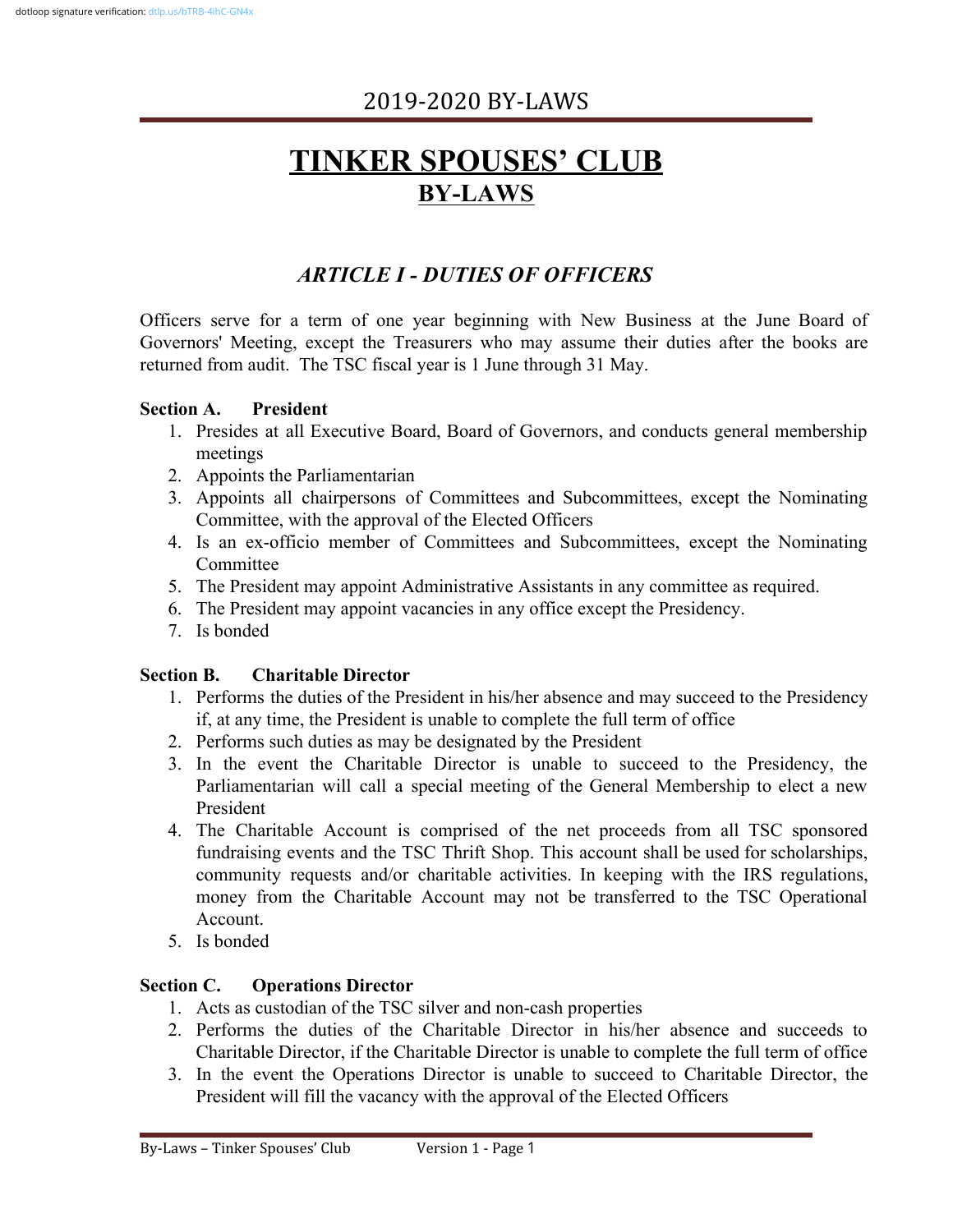- 4. Performs such duties as may be designated by the President
- 5. Is bonded

### **Section D. Executive Secretary**

- 1. Records the minutes of all meetings of the TSC and the Board of Governors
- 2. Is custodian of the permanent records of the TSC
- 3. Performs any additional duties designated by the President
- 4. Is responsible for correspondence of the TSC as directed by the President

# **Section E. Operations Treasurer**

- 1. Is custodian of and accountable for all Operations financial records and funds of the TSC. He/she will submit financial records in his/her custody annually (end of May), or more frequently, for audit or other examination in accordance with AFI 34-223. In the event the Operations Treasurer cannot finish his/her term of office, the books shall be audited before they are turned over to his/her successor.
- 2. Is custodian of, and accountable for, the Operations Funds Reserve Account and reports of the TSC. He/she will submit financial records in his/her custody annually (end of May), or more frequently, for audit or other examination in accordance with AFI 34-223. In the event the Treasurer cannot finish his/her term of office, the books shall be audited before they are turned over to his/her successor. A copy of the audit will be posted for the membership to read
- 3. Will participate with the Board of Governors in bi-annual budget reviews. The budget review completed halfway through the year will result in a proposed budget for the following year
- 4. The Treasurer may spend certain unbudgeted funds of:
	- a. Up to \$100.00 with Presidential authorization
	- b. Up to \$500.00 with Executive Board authorization
	- c. Up to \$1000.00 with Board of Governors' authorization
	- d. Over \$1000.00 with authorization of the General Membership
- 5. The Treasurer may spend budgeted funds, which have previously been presented and approved by the General Membership
- 6. Submits a financial statement at each meeting of the Board of Governors. This statement will be included in the minutes of the Secretary and posted at the Tinker Club
- 7. Assumes the duties of the Welfare Treasurer in his/her absence
- 8. The Treasurer (or Charitable Treasurer in absence of the Treasurer) will co-sign all checks with any of the following: President, Charitable Director, or Operations Director
- 9. All money should be deposited within 72 hours of receipt
- 10. A monthly review of the TSC Administration financial statement will be made by the President Board of Governors and Advisors
- 11. Is bonded

# **Section F. Charitable Treasurer**

1. Is custodian of, and accountable for, Charitable Welfare records and funds of the TSC. He/she will submit financial records in his/her custody annually (end of May), or more frequently, for audit or other examination in accordance with AFI 34-223. In the event the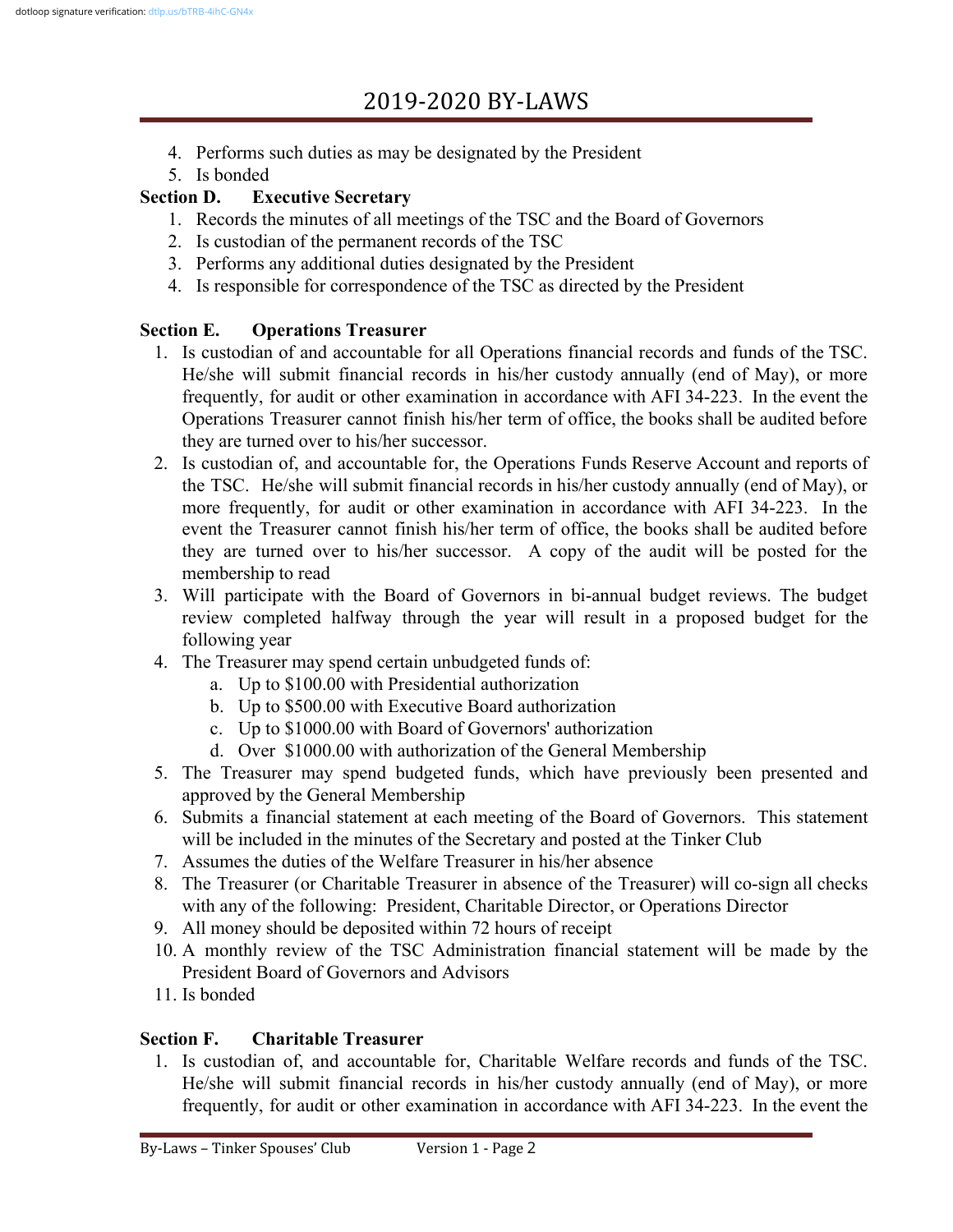Charitable Treasurer cannot finish his/her term of office, the books shall be audited before they are turned over to his/her successor. A copy of the audit will be posted for the membership to read.

- 2. The Welfare Treasurer may spend certain unbudgeted funds of:
	- a. Up to \$100.00 with Presidential authorization
	- b. Up to \$1000.00 with Board of Governors' authorization
	- c. Over \$1000.00 with authorization of the General Membership
- 3. Will participate with the BOG in bi-annual budget reviews. The budget review completed halfway through the year will result in a proposed budget for the following year
- 4. The Treasurer may spend budgeted funds, which have previously been presented and approved by the General Membership
- 5. Submits a financial statement at each meeting of the Board of Governors. This statement will be included in the minutes of the Secretary and posted at the Tinker Thrift Shop
- 6. Assumes the duties of the Operations Treasurer in his/her absence
- 7. The Charitable Treasurer (or Operations Treasurer in the absence of the Charitable Treasurer) will co-sign all checks with any of the following: President, Charitable Director, or Operations Director
- 8. All money should be deposited within 72 hours of receipt
- 9. A monthly review of the Charitable financial statement will be made by the President and Advisors
- 10. Is bonded

### **Section G. Parliamentarian (appointed)**

- 1. Parliamentarian serves a term of one year, beginning with the final committee reports of the preceding year at the June Board of Governors Meeting, and is limited to two successive terms or parts thereof. The Parliamentarian may not hold a paid position connected with TSC (i.e. Thrift Shop Manager, Thrift Shop bookkeeper or Thrift Shop Cashier)
- 2. Shall oversee all board and general membership meetings using the Robert's Rules of Order to conduct the meetings
- 3. Shall oversee all board and general membership voting and determine whether a quorum is present
- 4. Is custodian of the Constitution, By-Laws, Board of Governors Policies, and job descriptions assuring that revisions are made in accordance with parliamentary procedure
- 5. Is chairperson of the Nominating Committee

### **Section H. Advisors and Honoraries**

- 1. The President shall appoint a Welfare Advisor from the Advisors to provide Welfare and Thrift Shop oversight
- 2. The Advisors shall advise the President in accordance to the Air Force Article of Instruction (AFI) for private organizations
- 3. The Advisors are responsible for attending all TSC Board/General Membership meetings If an Advisor is unable to attend, then the advisor must ensure another advisor will be in attendance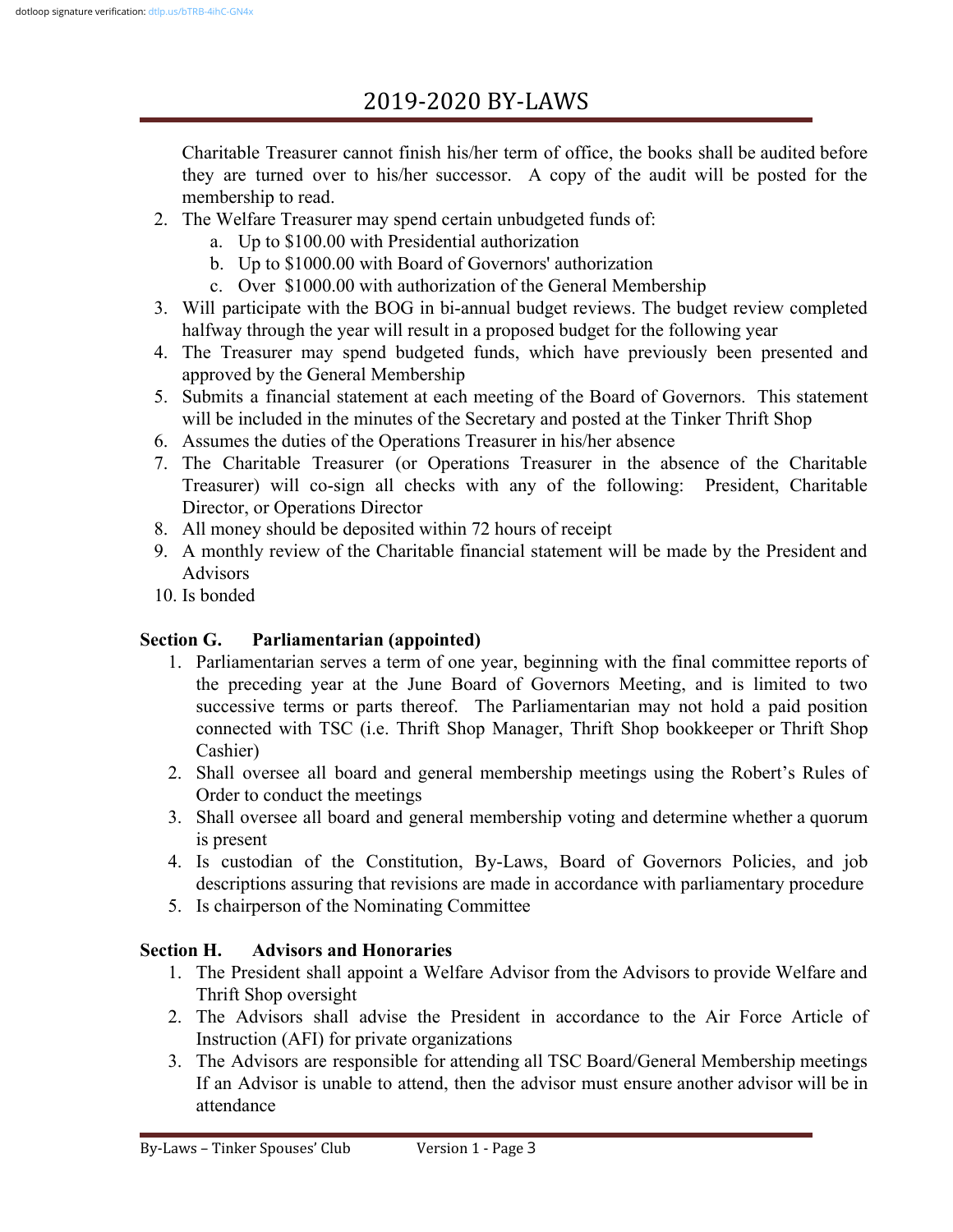#### **Section I. Officers and Board of Governors**

- 1. The Board of Governors shall be responsible for formulating the policies and directing the operations and organization of the TSC
- 2. The board shall meet monthly at a time and place designated by the President
- 3. A majority vote of the quorum shall constitute Board approval. A quorum shall be fifty-one percent of the voting members of the filled Board of Governors positions present at the meeting, to include proxy votes. (must have min of ⅓ BOG members present to conduct voting)

# *ARTICLE II - ELECTION AND VOTING*

#### **Section A. Nominating Committee**

- 1. The nominating committee shall be composed of the Parliamentarian as Chairperson and any regular TSC member in good standing
- 2. An Advisor or his/her delegate shall serve as an advisor to the Nominating Committee.
- 3. Should a member of the Nominating Committee become a candidate for office, the Parliamentarian shall appoint a replacement
- 4. Should the Parliamentarian become a candidate for office, the President shall appoint a replacement
- 5. This committee shall present the slate of nominees to the General Membership at the March and April functions or via Email. Nominations may be made from the floor at the March function or via email with the prior consent of the nominee

#### **Section B. Election**

- 1. The Parliamentarian/Chairperson shall preside during the election
- 2. A plurality vote from active members present and voting is required for election. If all officers are running unopposed, a vote will be made by acclamation
- 3. If necessary to meet quorum, voting can be held electronically by the Parliamentarian
- 4. The election of officers will be held at the April function. The newly elected officers will assume their duties beginning 1 June. The Treasurers will assume their check writing duties when their respective books are returned from the audit in June
- 5. Any voting member may vote by absentee ballot if unable to vote in person, with the approval of the Chairperson of the Nominating Committee
- 6. The President will vote only in the case of a tie
- 7. At the final function for the Board Year, if there are any elected positions unfilled, nominations and voting may take place prior to the induction of the new board. At the conclusion of the nominating and voting process all position elected will be inducted
- 8. Voting may also take place via email to the entire TSC membership. Membership will be given a minimum of 5 calendar days to respond to the voting ballot. A lack of response will be considered a YES vote. In this case, a voting member must respond that they are choosing to Abstain, but are not required to state their reason for Abstaining.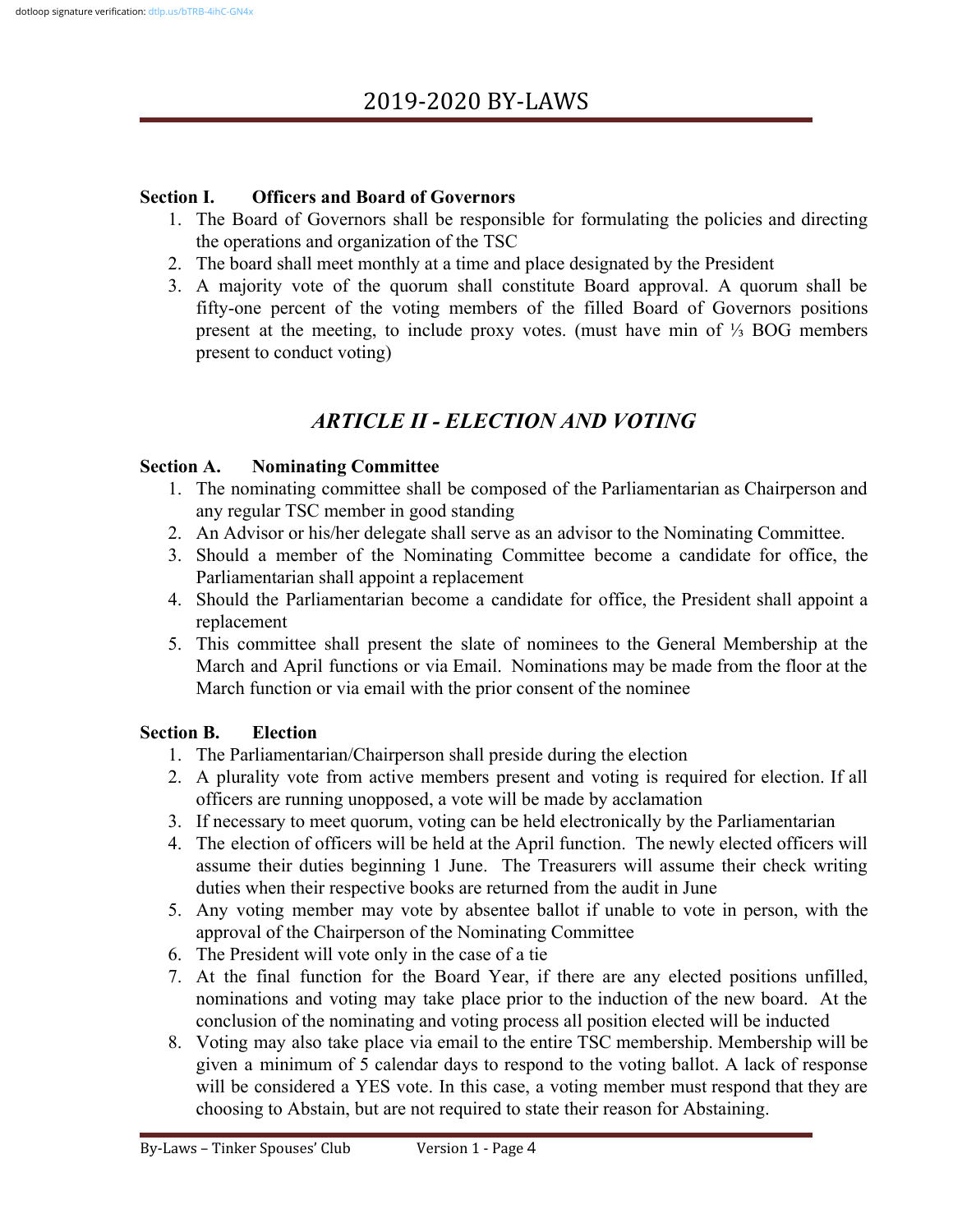# *ARTICLE III - DUES OR FEES*

#### **Section A. Dues**

- 1. New members who join the TSC between June 1 and November 30 shall pay the full annual membership dues. New members who join after November 30 shall pay half the annual membership dues. Renewing members must pay the full annual membership dues regardless of the date of renewal. Honorary Members will not be assessed dues
- 2. Dues may be changed only by majority vote of the General Members present at a previously announced meeting of the General Membership
- 3. If the member is experiencing a financial hardship, he/she can apply for a dues waiver as determined by the Executive Board

#### **Section B. Operations Fund**

- 1. This fund is composed of membership dues, assessments, and fees for services restricted to the membership. This money will be used for operational expenses of the Tinker Spouses' Club (entertainment, decorations, etc.). The Board of Governors is authorized to transfer all money, which is in excess to the operational expenses of the TSC, from the Operations Fund to the General Charitable Fund. In so acting, the Board of Governors will assure that a minimum of \$1,500.00 shall remain in the Operations Fund Reserve Account for the use of the next Board
- 2. All expenses incurred by Board Members must be turned in with a corresponding expense report to the Operations Treasurer on or before the May function in order to be reimbursed for said expenses

#### **Section C. General Charitable Fund**

This fund is composed mainly of accumulated funds from all fundraising activities. This money will be used for projects covered under Section 501(c)(4) of the Internal Revenue Code.

- 1. Section 501(c)(4) projects will be finally determined by a majority vote of the Board of Governors
- 2. A Base Thrift Shop for the purpose of providing funds to support Section  $501(c)(4)$ projects shall be sponsored by the TSC
- 3. Income to the TSC from the Thrift Shop will be placed in a sub-account of the General Charitable Fund and used for the TSC Scholastic Achievement Award Program and other projects covered under Section 501(c)(4)
- 4. The Board of Governors will assure that a minimum of \$5000.00 will remain in the General Charitable Fund Reserve Account for Section 501(c)(4) projects to be determined by the next Board of Governors

# *ARTICLE IV - STANDING COMMITTEES*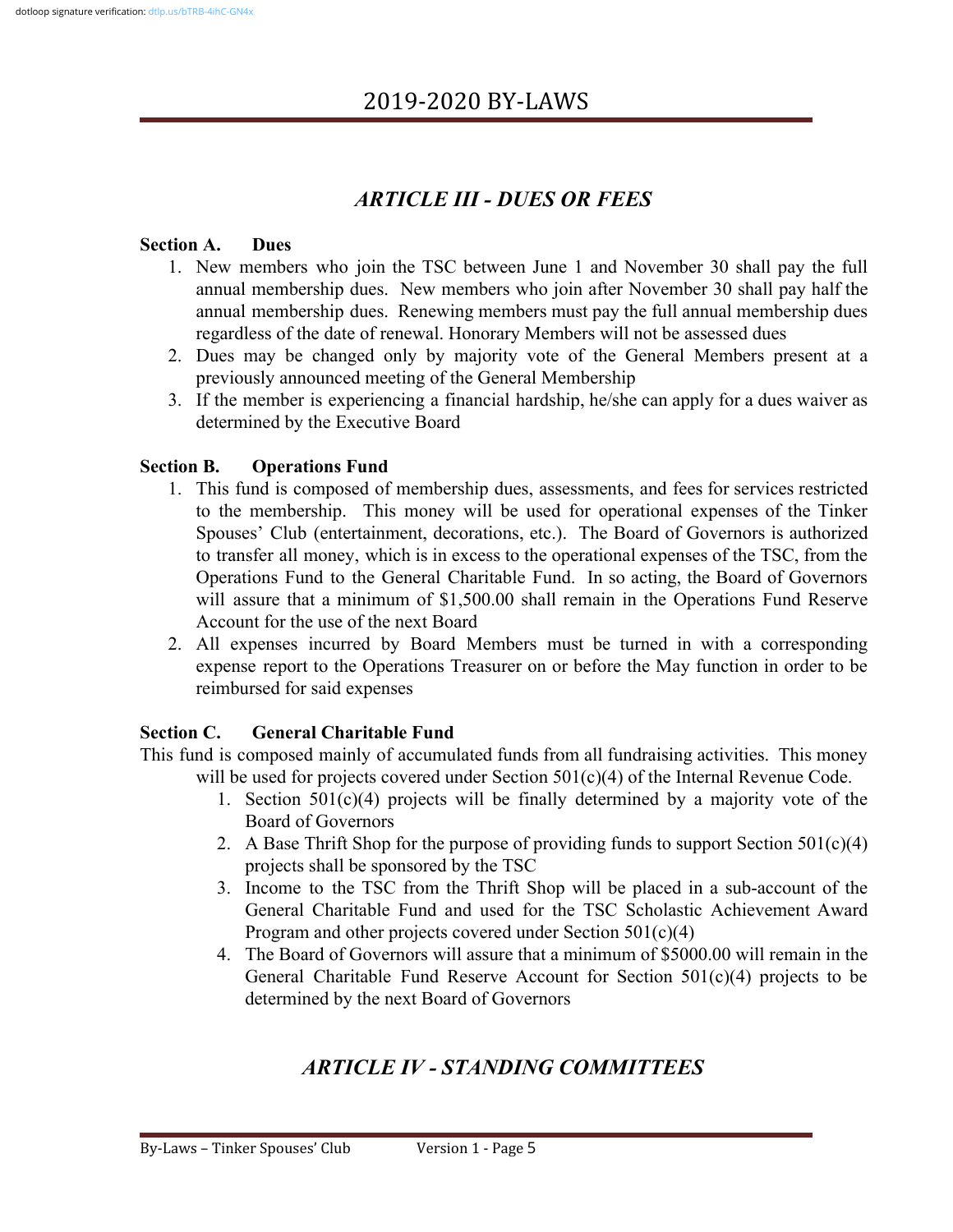#### **Section A. Chairpersons of Standing Committees**

- 1. Chairpersons of Standing Committees serve for a term of one year beginning 1 June. They are limited to two successive terms, or parts thereof, in the same office (except for the Thrift Shop Manager)
- 2. Chairpersons of Standing Committees may not hold a paid position connected with the TSC (i.e. Thrift Shop Manager, Thrift Shop Bookkeeper or Thrift Shop Cashier) unless approved by the Executive Board. Chairpersons may be removed from office on the recommendation of the President with the concurrence of a majority of the Elected Officers

#### **Section B. Committee Appointments**

Committee chairpersons and co-chairpersons are appointed by the appropriate Director and approved by the Executive Board. These individuals are voting members of the Board of Governors. Committees may be added or deleted as necessary by a vote of the Board of Governors. The Executive Board may approve the formation of a standing committee should the requirement arise. Standing Committees and their reporting officials are as follows, but not limited to:

- 1. **President:**
	- a. Parliamentarian
- 2. **Charitable Director:**
	- a. Scholarship
	- b. Charitable
- 3. **Operations Director**:
	- a. Membership/Reservations
	- b. Socials
	- c. Community Liaison
	- d. Retired Officers' Spouses' Group
- **4. Publicity**
- **5. Historian**

#### **Section C. Charitable Committee**

Charitable Chairperson will have a welfare committee consisting of an Advisor and all members of the Charitable Directorate. Charitable projects will be submitted to the Board of Governors for review and approval.

# *ARTICLE V - FINANCES AND TAXES*

**Section A.** The Board of Governors is responsible for reviewing and approving the annual Operations and General Charitable Budgets, and presenting them to the General Membership for their approval.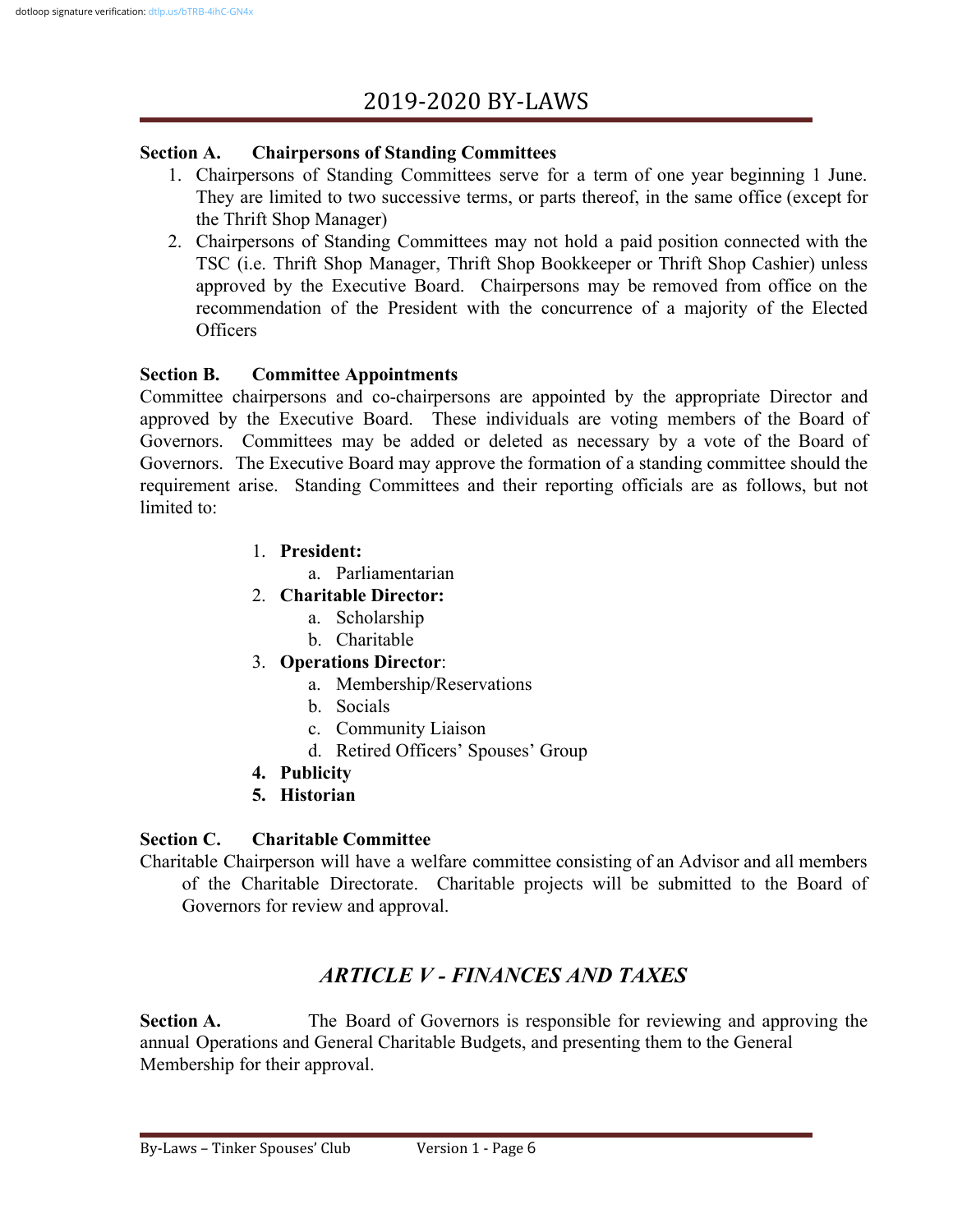**Section B.** The Board of Governors is responsible for adjusting and expending funds within the approved annual budget.

### *ARTICLE VI - INSURANCE COVERAGE*

Due to its low risk activities, the Tinker Spouses' Club insurance requirements are waived. However, the organization will acquire insurance, liability, and other types when activities of a high-risk nature are planned. This waiver of liability will be clearly stated on the membership form in order for members to understand the insurance requirements.

### *ARTICLE VII – AWARDS/GIFTS*

#### **Section A. Scholarship Awards**

Scholarship Awards shall be given to persons who meet the requirements as stated in the Scholarship Awards Committee Guidelines.

#### **Section B. Gifts**

Tokens of appreciation may be given in accordance with the TSC Policies and within the guidelines of the IRS and AFI.

### *ARTICLE VIII - PARLIAMENTARY PROCEDURE*

In all cases not governed by the Constitution and By-Laws of this club, Robert's Rules of Order shall apply.

### *ARTICLE IX - AMENDMENT*

Amendments to these By-laws will be proposed in writing by the review committee to the Board of Governors. The proposed amendments will be presented at the next General Membership meeting and voted upon at that time. The changes will become effective upon adoption by a majority vote of the voting members present. The amendments will be subject to final approval by the 72d Air Base Wing Commander. However, the Board of Governors may amend this Constitution whenever necessary to achieve compliance with any changes in Air Force regulations or directives; notification will be given to the membership within 28 days of any such amendments.